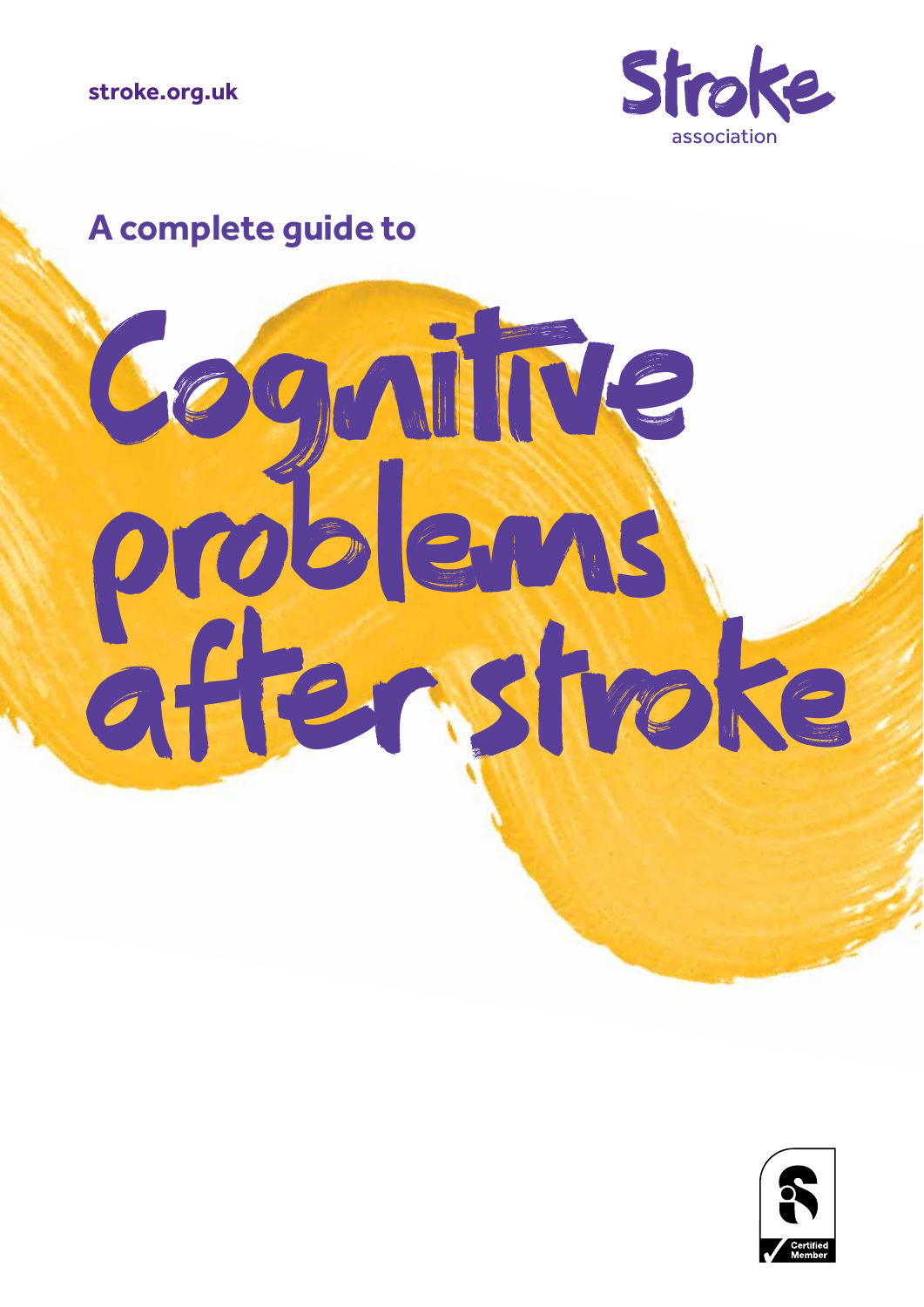**A stroke can affect the way your brain understands, organises and stores information. This is known as cognition.**

This guide explains the different ways a stroke can affect your cognition, the kinds of problems this can cause and what you can do about them.

It's aimed at people who have had a stroke but there is information for family and friends as well.

We have information on all aspects of stroke.

If you have a question that is not answered in this guide visit **[stroke.org.uk](http://www.stroke.org.uk)** or call our Stroke Helpline on **0303 3033 100**.

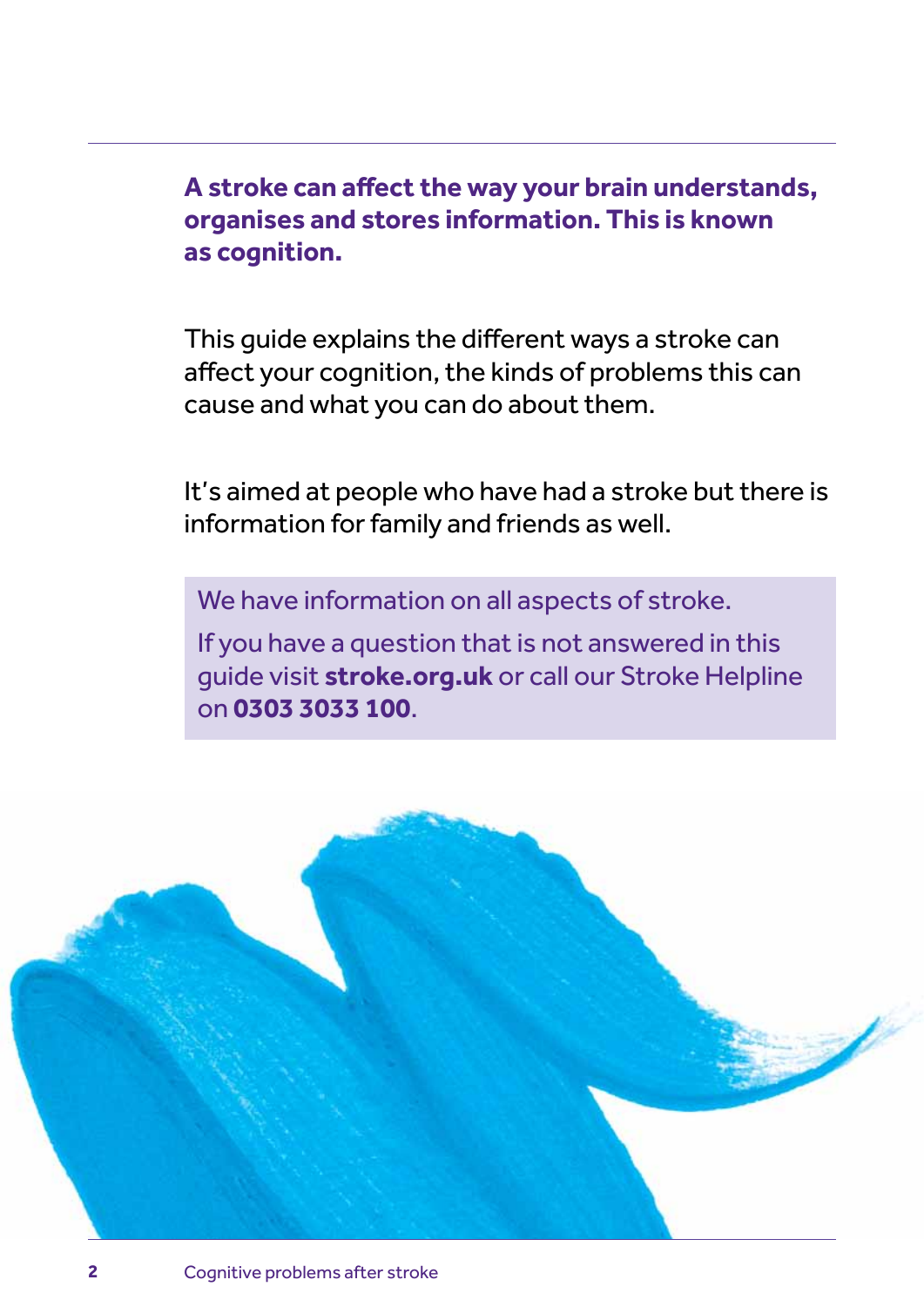# **What's in this guide?**

| Why has my cognition been affected?                  | $\boldsymbol{4}$ |
|------------------------------------------------------|------------------|
| What kinds of problems can this cause?               | 5                |
| Problems with concentration                          | 5                |
| Memory problems                                      | 5                |
| Problems with planning and problem-solving           | 6                |
| Problems noticing things on one side                 | 6                |
| Problems moving or controlling your body             | 7                |
| Problems with movement and finding your way around   | 7                |
| Confusion and denial                                 | 8                |
| Problems recognising things                          | 9                |
| Will it get better?                                  | 10               |
| Are there treatments that can help?                  | 11               |
| What can I do about my cognitive problems?           | 12               |
| What can I do about my concentration?                | 14               |
| What can I do about my memory?                       | 15               |
| What can I do about my planning and problem-solving? | 17               |
| What can I do about other cognitive problems?        | 17               |
| Where can I get help and support?                    | 18               |
| How we can help                                      | 18               |
| Other organisations that can help                    | 19               |
| <b>Tips for family and friends</b>                   | 20               |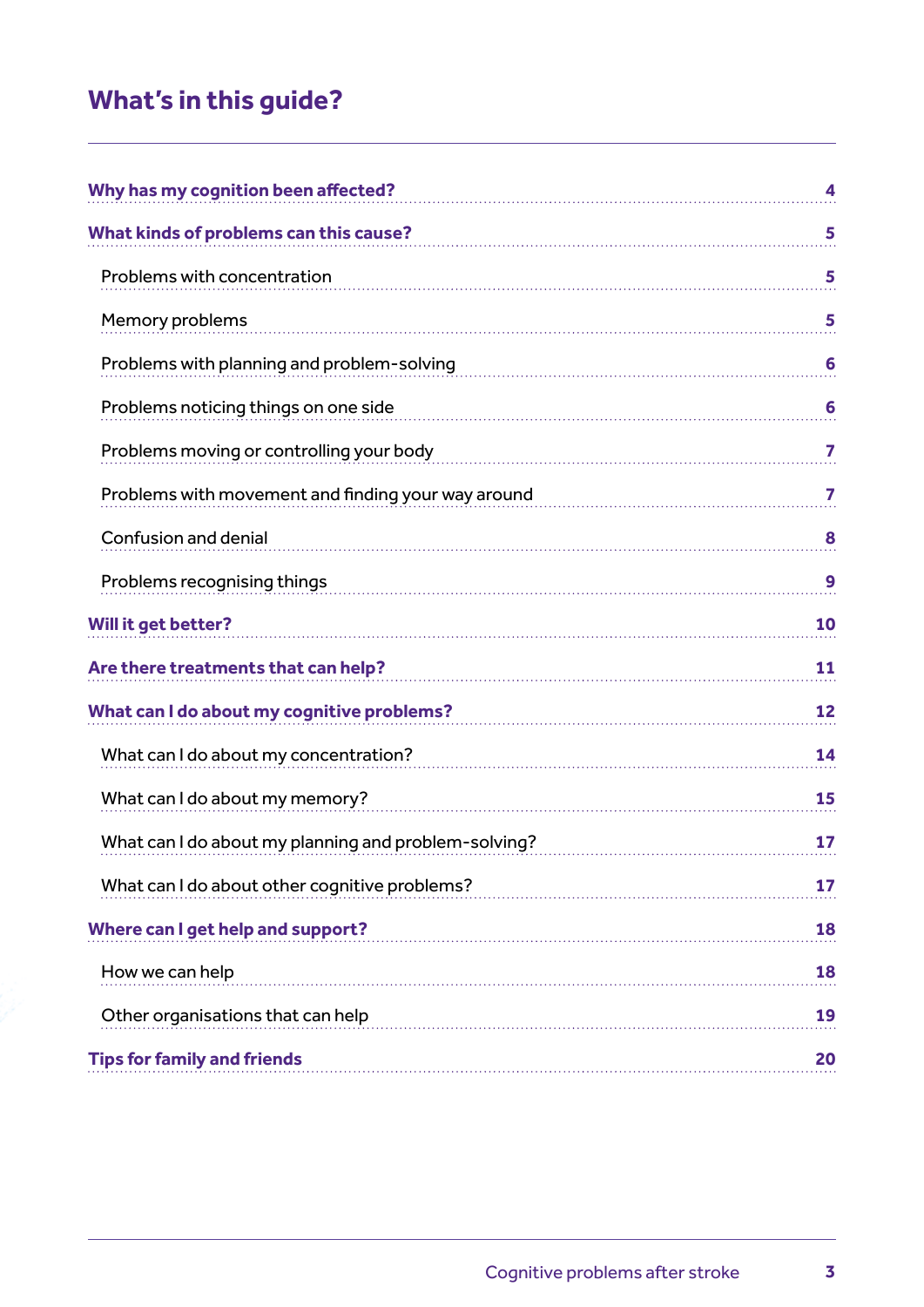# <span id="page-3-0"></span>**Why has my cognition been affected?**

Every second you receive a huge amount of information from the world around you, which your brain has to understand, organise and keep. This is called **cognition**.

If your cognition is affected, then you could find it difficult to concentrate or remember certain things. You may also find it difficult to work out how to do something or know how to respond to what's going on around you. This is what people mean when they talk about **cognitive problems or cognitive impairment**.



Cognitive problems happen because of damage to your brain. Different parts of your brain control different things. If the part of your brain that controls your cognition is damaged by your stroke, then this can affect your ability to do certain things.

Cognitive problems are very common after a stroke and most people will have some difficulties.

#### **Noticing cognitive problems**

It can be difficult to notice cognitive problems when you're in hospital. On the stroke unit there's always a lot going on and you tend to get a lot of help with everyday things (nurses will remind you when to take your medication or help you find your way around, for example).

Because of this many people don't notice that they have problems until they return home. Even then, you may not notice until you go back to work or start to do more demanding activities again, such as driving.

When you're in hospital your stroke team should complete an assessment with you to find out if you have any cognitive problems. However, these cognitive assessments will only pick up on severe problems. More detailed assessments are needed to find less obvious problems, but these are used less often.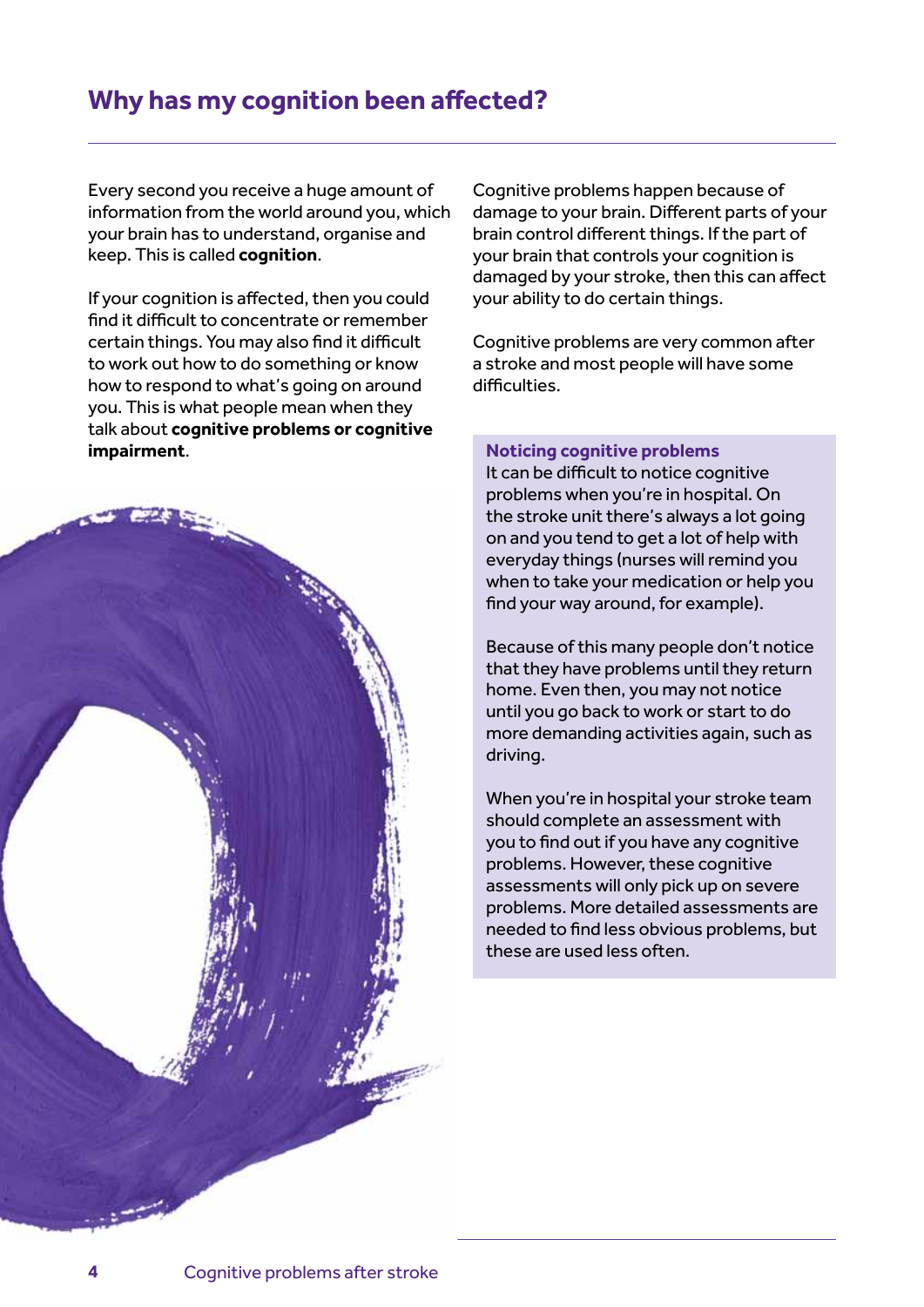## <span id="page-4-1"></span><span id="page-4-0"></span>**Problems with concentration**

Your brain receives huge amounts of information every second. In order for you to concentrate, it needs to **decide what information to focus on** and what information to ignore. Most people find that their concentration is affected after a stroke, especially in the early stages.

Problems with concentration can affect you in lots of different ways, as we rely on it for all of our other thinking processes – if you're unable to take in information, then you're not going to able to remember it later or know how to respond to it.

Other effects of stroke can make your concentration worse too. Tiredness, pain or emotional problems like depression can all affect your ability to take information in and stay focused.

#### **Signs of concentration problems**

If you're having problems with your concentration you may not be able to:

- **• filter out what's going on around you**, so it may be difficult to chat to someone if you're in a noisy room or find what you're looking for in the supermarket
- **• stay focused on a single task**, like reading a book or watching a television programme
- **• move from one task to another** very easily, so if you're interrupted, you may find it difficult to return to whatever you were doing before
- **• do more than one thing at once**, so you may find it difficult to chat to someone and make a cup of tea at the same time
- **• process things very quickly**, so you may find it hard to follow people who talk very quickly or it may take you longer to do things than it used to.

### <span id="page-4-2"></span>**Memory problems**

We store all kinds of information in our memory. We also remember things for different lengths of time, which is why we have a **short-term** and a **long-term memory**.

Your short-term memory is like a temporary storehouse for information. It allows you to remember things just long enough for you to use them. When you read a telephone number, for example, you use your shortterm memory to remember it for the few seconds it takes you to dial. Some people also call this your working memory. If you need to remember something for longer than this, it moves to your long-term memory.

Many people have problems with their memory after a stroke, especially in the first weeks and months. However, they may not always be down to a problem with your memory itself.

Most memory problems are actually **caused by problems with concentration**, because if you're unable to focus on what you're being told, you're not going to be able to remember it later. So if you're having problems with your memory, you should think about ways to improve your concentration as well.

#### **Signs of memory problems**

If your **short-term memory** has been affected, you may find it difficult to remember:

- **•** what someone just said to you
- **•** what you were about to do.

If it's your **long-term memory** then you may find it difficult to remember:

- **•** important dates or when you've got an appointment
- **•** where you've put something
- **•** someone's name or what they told you last time you met.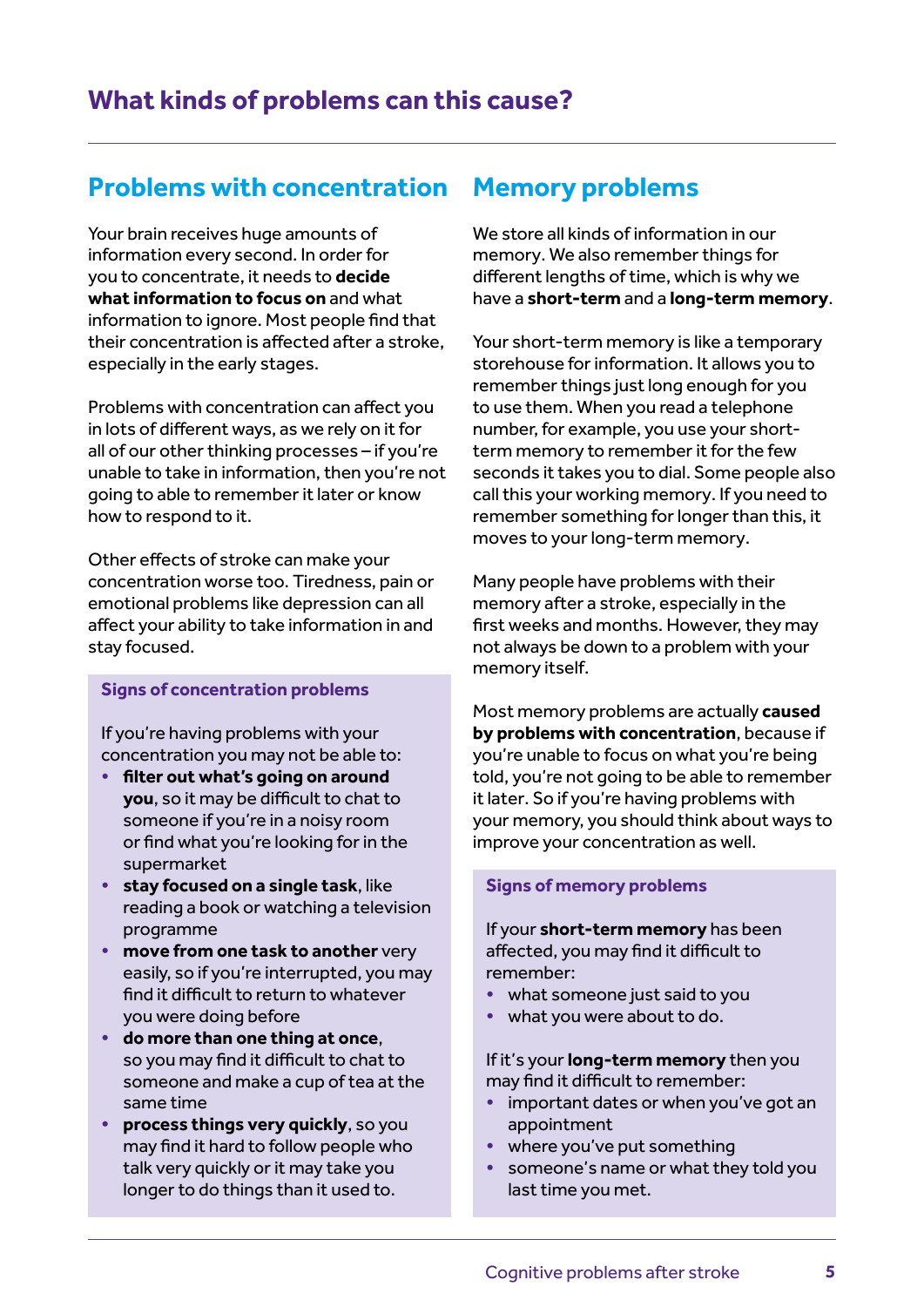# <span id="page-5-0"></span>**Problems with planning and problem-solving (executive function)**

As well as being able to take in and store information, our brain performs a whole range of other thinking processes. Doctors and therapists call this **executive function**.

Executive function isn't just about planning and problem-solving, it also includes all the things that allow us to organise, make decisions and know when we need to do something. It also involves the way we monitor what's going on around us and adjust what we think and do in response to it.

#### **Signs of problems with executive function**

If a stroke affects your executive function, you may not be able to:

- **• work out how to do certain things** this could be a task that seems quite simple like changing the channel on the TV remote control, or it could be more complicated, like making a meal
- **• plan how to complete a task** you may not be able to think of all the steps that are needed to do something, such as making a cup of tea, or put the steps in the correct order
- **• begin or finish a task on your own** you may not realise that you need to do something, like get dressed, until someone tells you, or you may need someone to prompt you throughout a task to help you to complete it
- **• solve problems on your own** you may not be able to work out what to do if something goes wrong
- **• respond to people in the right way** – you may not be able to recognise other people's facial expressions or body language and change what you're saying or doing in response to them

# <span id="page-5-1"></span>**Problems noticing things on one side (spatial neglect)**

A stroke can damage your brain so that it no longer receives information from one side of your body. If this happens, you may not be aware of anything on one side, usually the side where you've lost movement (your affected side). This is called **neglect or inattention**.

These kinds of problems will be very obvious to the people around you, but you may not notice that anything is wrong. This is because your brain doesn't know that something is missing. So you won't know that you've missed half of the food on your plate until someone else brings your attention to it.

#### **Signs of spatial neglect**

If you have neglect, you may:

- **•** miss things that are placed on your affected side
- **•** ignore people or bump into things without realising that they are there
- **•** not dress one side of your body or shave one side of your face
- **•** not eat food on one side of your plate
- **•** not read one side of a book or page
- **•** have problems finding your way around because you may not notice doors or landmarks on one side.

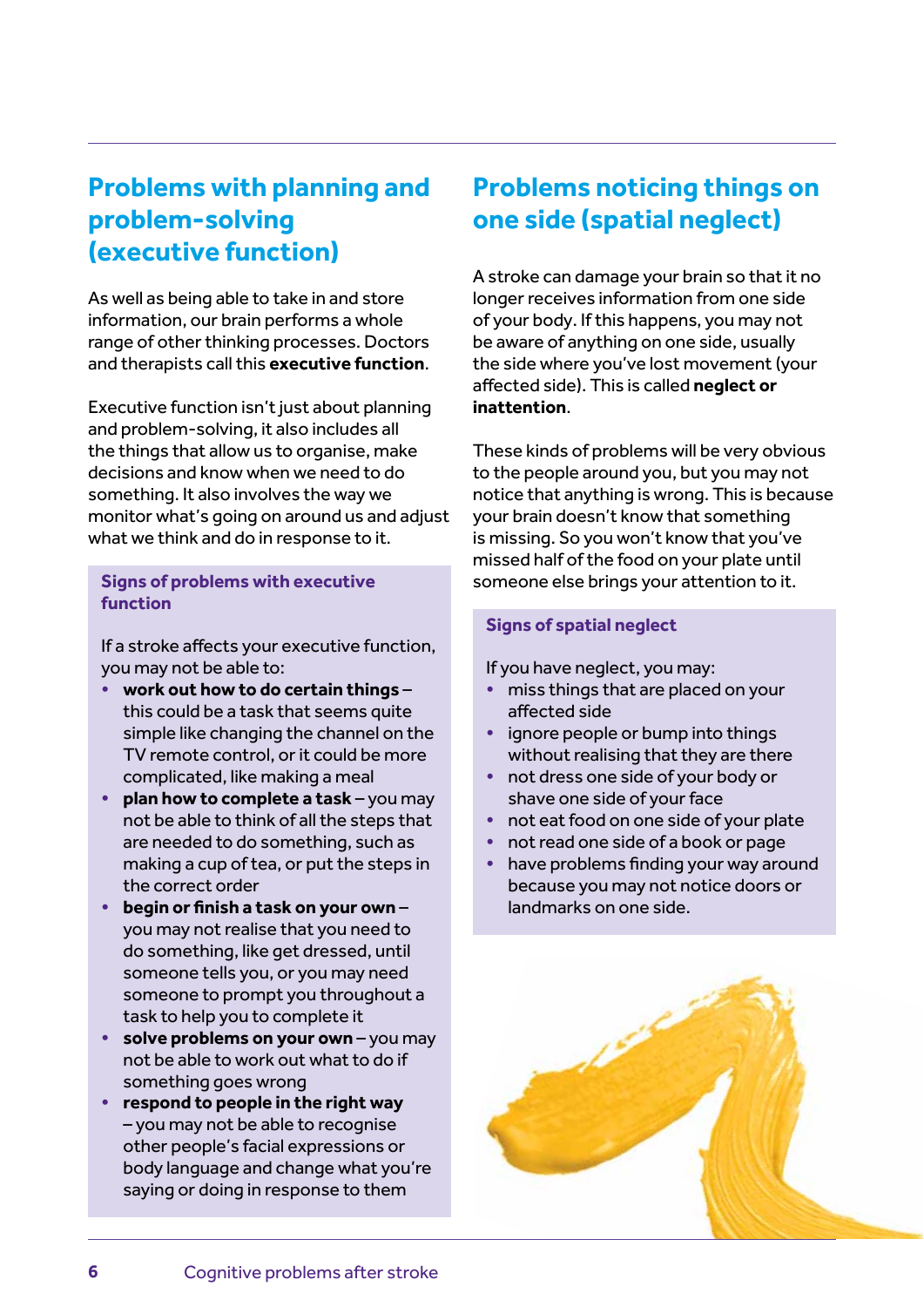# <span id="page-6-0"></span>**Problems moving or controlling your body (apraxia)**

Every time we move, our brain has to plan what it wants our body to do and make sure we do it in the right order. A stroke can affect your ability to do this, making it difficult to move parts of your body in the way you want to. This is called **apraxia**, although some people call it dyspraxia.

If you have apraxia you'll find it difficult to move when you're asked to, even though you understand exactly what you're being asked to do and know how to do it. This is because apraxia is a problem with planning movements – so even though you can't wave properly to someone when they ask you to, you may wave without any problem when they go to leave, because you're doing it without thinking.

Apraxia is quite common after a stroke and it can take some time to improve. It can also be difficult to notice it. Very often people assume that their problem is physical. However, a doctor or therapist should be able to pick up on apraxia through the assessments they do with you.

#### **Signs of apraxia**

If you have apraxia, you may:

- **•** hesitate before doing things or seem to do them very slowly
- **•** do things with the wrong amount of force, so you may bang your mug on the table when you go to put it down
- **•** move in the wrong way, like waving your hand forwards and backwards to say goodbye, rather than side to side.

# <span id="page-6-1"></span>**Problems with movement and finding your way around (visual perception)**

We use information from our eyes to determine the size, shape and position of the objects we see. Our brain uses this to work out how far away they are from us and where they are in relation to other things. This is called visual or spatial perception.

#### **Signs of visual perception problems**

If a stroke affects your visual perception you may not be able to:

- **• judge depths or distances**, so you may not know how close you are to something, or when a cup is almost full, or how high a step is. This can make getting around difficult, especially when you go up and down stairs or through doorways
- **• tell the difference between foreground and background**, so you may not be able to spot a white plate on a white table, for example, or see the item you're looking for in a cluttered drawer
- **• interact with objects very easily**, like putting a lid back on a jar or putting food on a fork and then into your mouth.
- **• follow terms like 'in front of' or 'inside'**, so if someone tells you that the sugar is behind the teabags, you may not know where you need to look.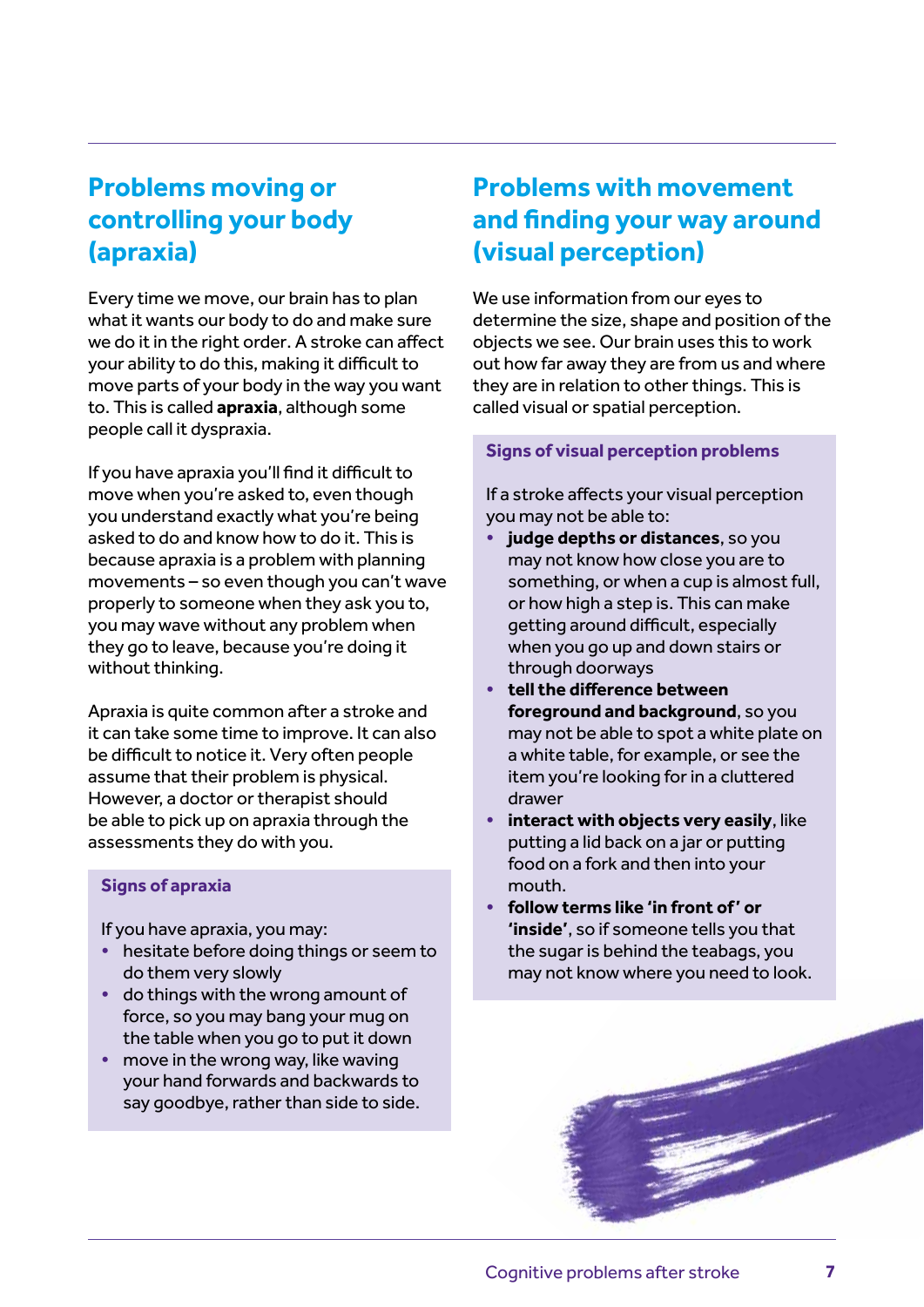# <span id="page-7-0"></span>**Confusion and denial (anosognosia)**

Sometimes after a stroke, people are not able to recognise the effect that it has on them. So you may not know that you've lost movement in your arm or leg, for example. This is called **anosognosia**.

If you experience this kind of confusion, it's more likely to be with movement or visual problems, although it can apply to other problems too. People who have neglect are more likely to experience anosognosia.

Anosognosia can be quite distressing, because you may not understand why you're in hospital or why people think you can't do things for yourself. We don't really understand why it happens, but it can be quite common, especially in the very early stages after stroke. It can also come and go, so you may not experience it all the time. However, it will get better and only lasts a few days or weeks in most cases. Only a small number of people continue to experience anosognosia months after their stroke.

#### **Signs of anosognosia**

If you have anosognosia you may:

- **•** not notice or show much concern about the effects of your stroke
- **•** be aware of some problems but not others, so you may be aware that you have communication or vision problems, but not know that you can't move one side of your body
- **•** be aware of problems but not know what they mean, so you may try to walk, even if you know that you can't move your leg
- **•** think that your affected limbs don't belong to you
- **•** not accept that you have any problems at all, even when someone shows you that you do.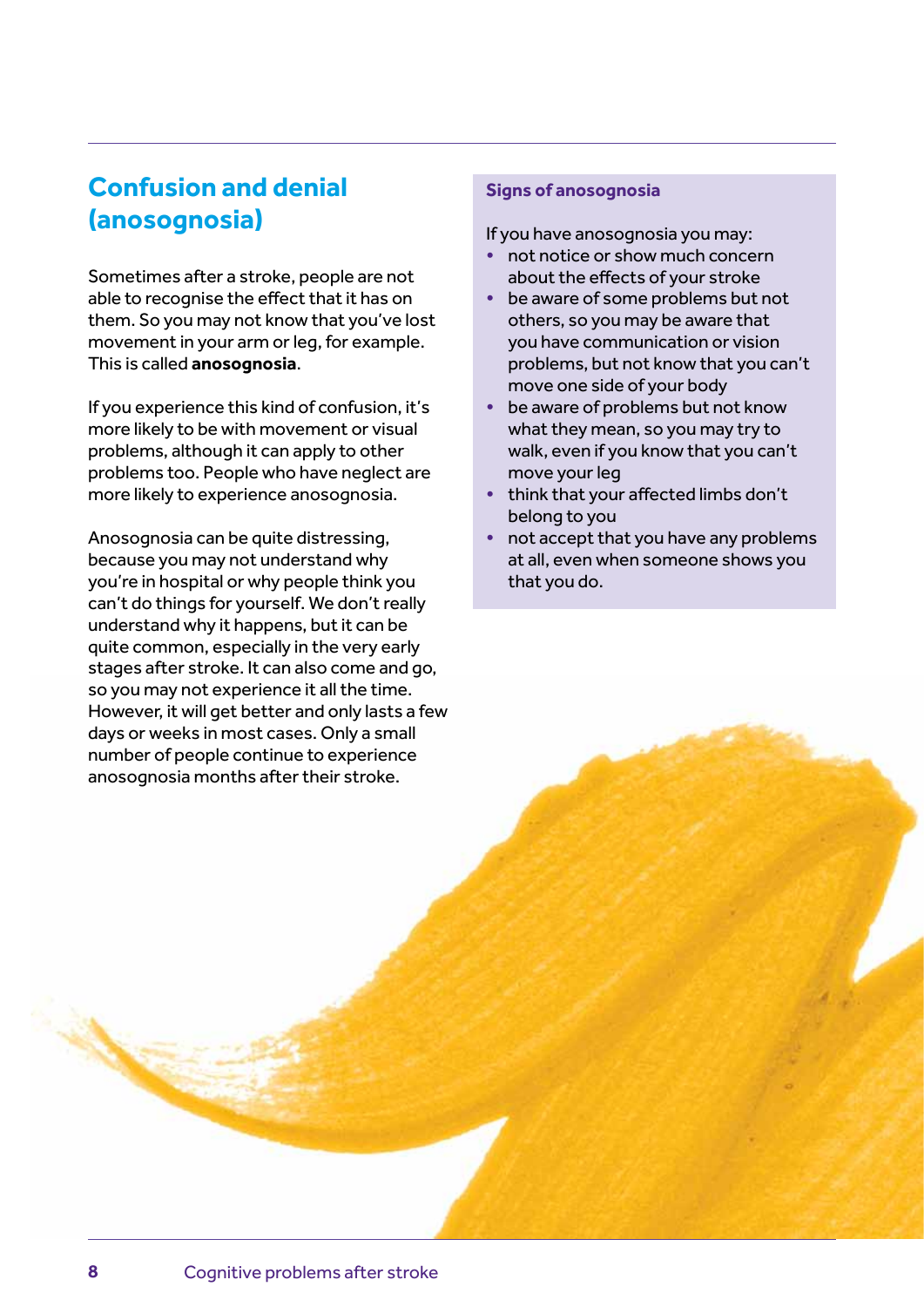# <span id="page-8-0"></span>**Problems recognising things (agnosia)**

There are two stages to recognising something. The first stage uses the information you get from your senses about the way it looks, feels and sounds, to develop a picture of what it is. The second stage compares this to the information in your memory so that you can remember what it's called and what it does. A stroke can affect both of these stages.

If your stroke affects how your brain processes the information you receive about an object, then this is **apperceptive agnosia**. If it affects the way you remember information about objects, this is **associative agnosia**.

Agnosia may only affect you in very specific ways. Some people, for example, find that although they can't recognise an actual object, they can recognise a picture of it. Some people have agnosia for colour or faces (this is known as **prosopagnosia**) however, this tends to be very rare.

#### **Signs of agnosia**

Apperceptive agnosia can affect any sense. So you may **lose the ability to recognise objects** by touch, sound or sight. It usually affects just one sense, so although you may not be able to recognise an object by looking at it, you may be able to by touching it.

Problems recognising an object by sight are most common. It's not that you can't see the object at all – if someone asks you to describe the object they're holding, you'll be able to tell them about some of its features. So you'll know that it's white, or that it's got a handle, for example. But you won't be able to recognise that it's a cup. However, if you're asked what a cup is, you'll know exactly what it looks like and what it's for.

If you have associative agnosia, you'll have a full picture of the object you're looking at, but you **won't be able to remember what it's called**. So you'll often use the wrong name. Even if you're told the correct name, you may not be able to explain what it's used for.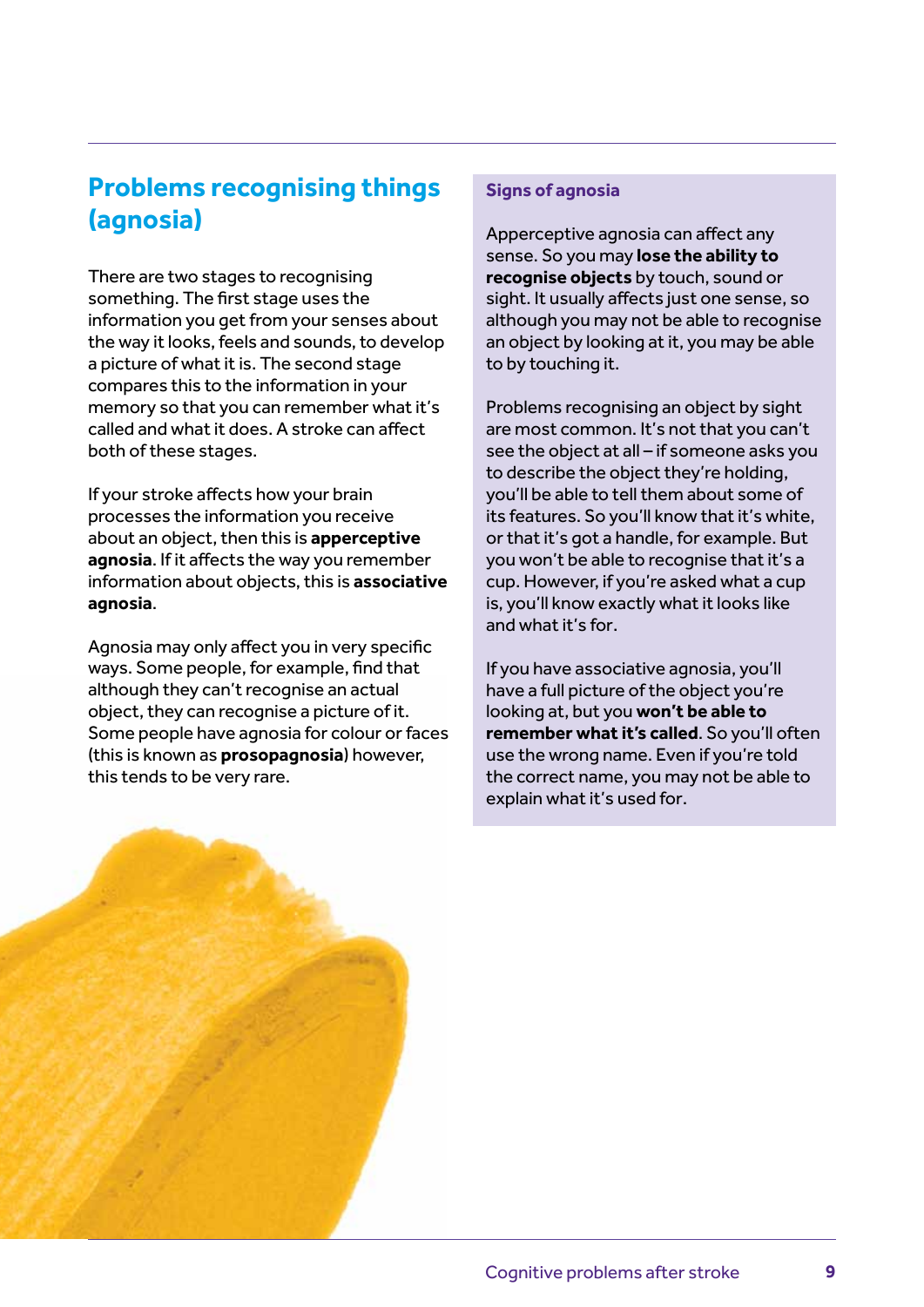# <span id="page-9-0"></span>**Will it get better?**

Cognitive problems are usually **worst during the first few months** after a stroke, but they can and do get better.

They're likely to **improve very quickly** over the first three months, as this is when your brain is at its most active, trying to repair itself. It's still possible for problems to improve after this, but you may find that it takes longer. Recovery tends to slow down, especially after six months.

Even if your cognitive problems never go away completely, they should not get any worse and do get easier to live with.

Having cognitive problems does not mean that you have dementia. Many people worry about this, but dementia gets worse and worse over time, whereas cognitive problems after stroke often get better.

Our *Complete guide to vascular dementia*  can tell you more. Go to **[stroke.org.uk/publications](http://www.stroke.org.uk/publications)** to find it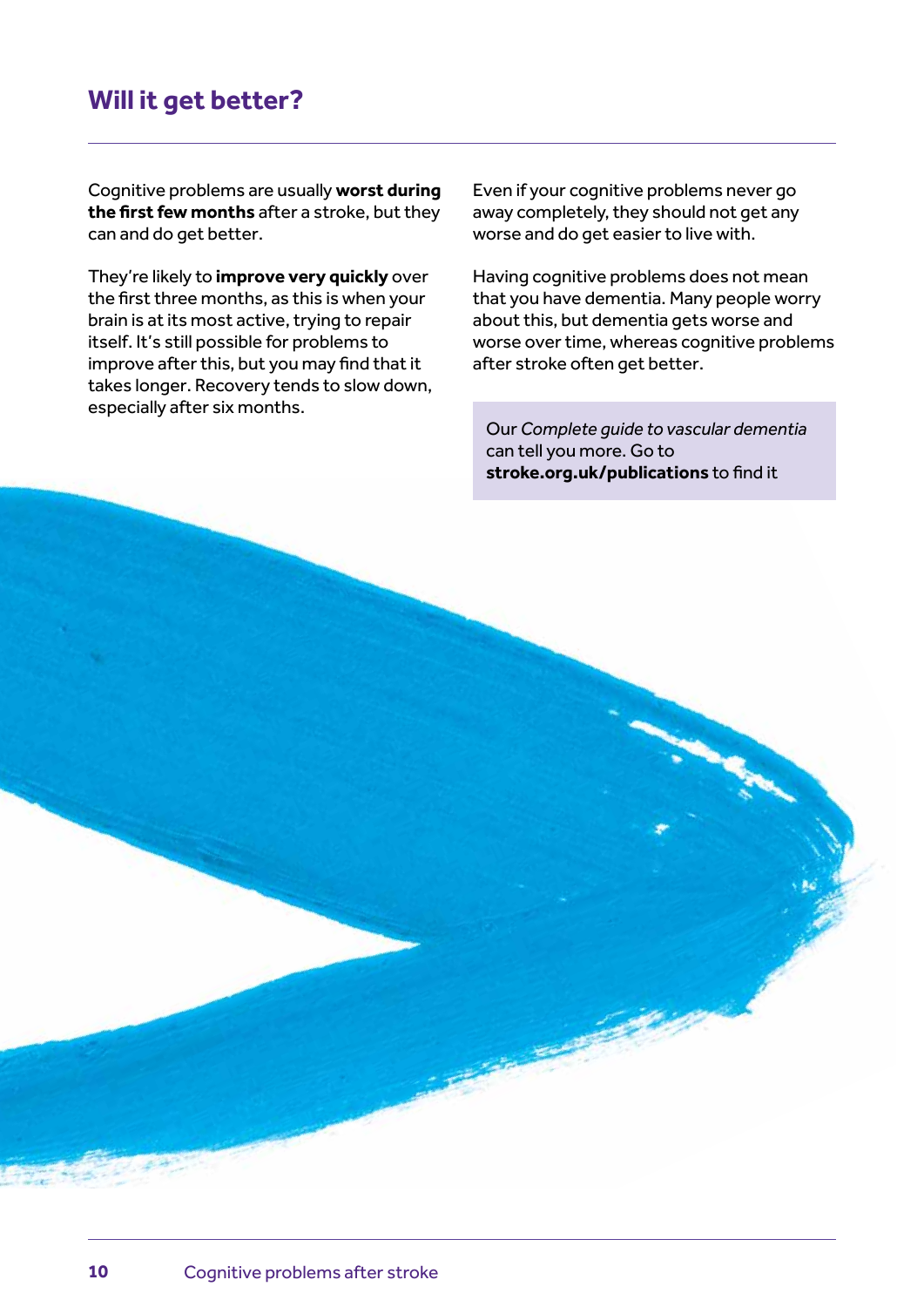<span id="page-10-0"></span>Although there has been research into treatments for cognitive problems, so far it hasn't shown that people get any long-term benefit from it. Certain therapies may help, but more research needs to be done before doctors can recommend them for general use. Because of this, treatments that aim to improve or 'fix' cognitive problems are not available from the NHS.

Instead, the treatment you are likely to be offered will focus on ways to cope with your cognitive problems, rather than 'fix' them. Things that help you to do this are known as **compensation or coping strategies**.

Research continues to look into ways of treating cognitive problems, so there may be a clinical trial that you can take part in. You can find details of research trials that are currently taking place on the UK Clinical Trials Gateway website. Visit **[www.ukctg.nihr.ac.uk](http://www.ukctg.nihr.ac.uk)** 

An **occupational therapist** can help you learn coping strategies. This may involve using aids (such as writing in a diary or using labels and reminders) that can help you manage. Or it may involve learning other techniques that can help you.

If your problems are quite specific or severe, you may be referred to a **clinical neuropsychologist**. This is a doctor who specialises in the way the brain works. They often work with people who have had a brain injury or stroke. A clinical neuropsychologist can carry out a detailed assessment to understand the type of problems that you're having and find the best ways to manage them.

There may be a clinical neuropsychologist in your stroke team, or you may be referred to one elsewhere. Clinical neuropsychologists are often based within a **memory clinic** or service, so it's possible that you may be referred to one of these. Memory clinics are services that have been set up all over the UK to help people with dementia, but they do treat people with other conditions too.

Whether you receive treatment or not, your problems should continue to be monitored to make sure that you get the support you need for them. Even if you don't need support straight away, you may once you've been discharged from hospital, so your doctor and stroke team should make sure that you get it.

#### **Cognitive assessments**

It's likely that you'll need to complete a cognitive assessment. This will tell you more about the problems you're having and why they're happening.

Some people can find these assessments off-putting. They are usually done by a doctor or an occupational therapist (or sometimes a psychologist) and involve a lot of questions, which can make you feel like you're taking an exam. You may be asked to answer really easy questions or do things that are very simple, which can make you wonder what the point is.

Still, it's important that you do them, as the results of the assessment will help your stroke team decide the best way to help you.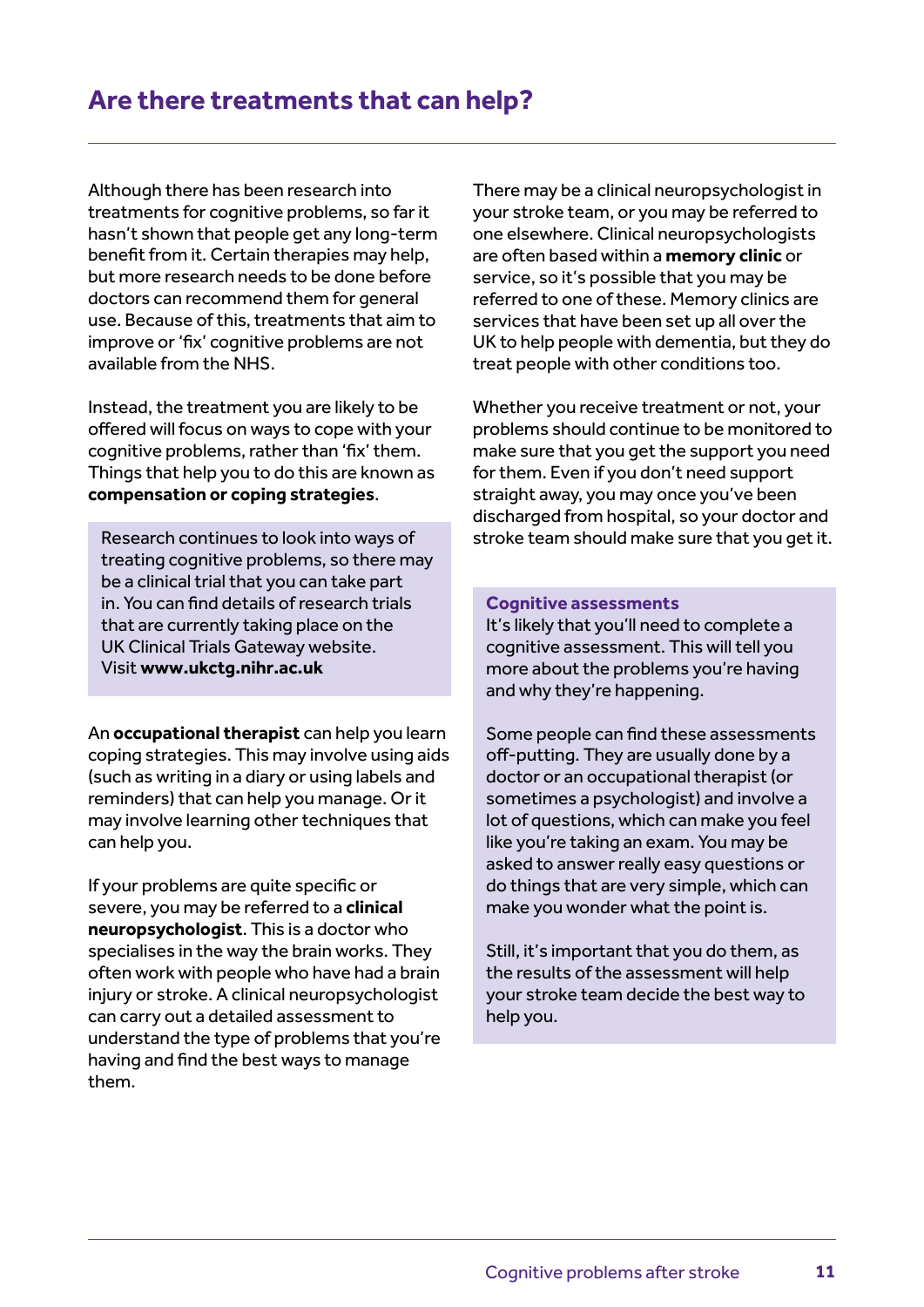# <span id="page-11-0"></span>1

#### **Get some help**

If you think you may be experiencing some of the problems we've described, the first thing to do is to **speak to your doctor**. They will make sure that there isn't anything else that could be causing the problems, such as an infection or your medication.

It's easy for people, including doctors, to forget that there are effects of stroke you can't see. So **don't wait to be asked** about them. If you're finding it hard, tell someone. Make it clear how they're affecting you and ask what support you can get.

2

#### **Don't be too hard on yourself**

Having cognitive problems after a stroke is nothing you can control or need to feel bad about. A stroke is a major injury to your brain, so it's going to take time for it to recover.

You just need to be patient with yourself. You're not stupid, even though you may feel that way. **Allow yourself more time** to get things done and don't expect too much of yourself – you wouldn't blame someone who had broken their leg for not being able to run, would you?

"I've had to learn not to beat myself up about not being able to remember."

**Mary**

# 3

#### **Get enough rest**

You're likely to get extremely tired after your stroke, which can make it even harder to concentrate or remember things. Plan your day so that you **balance being busy with taking breaks** and resting. You're not going to be able to take life at the same pace as you did before, at least not to begin with. Take naps when you need to and make sure you get plenty of sleep at night. It will help you to focus if you do.

"Balance being busy with taking adequate rest. My brain is definitely slower when I'm tired or run down.

#### **Jo**

#### **Returning to work**

Cognitive problems can take a long time to improve, so if you go back to work too soon you could find it a lot more difficult than if you went back a little later. Your occupational therapist can give you advice about the best time to go back to work and can also talk to your employer about how they can support you when you do.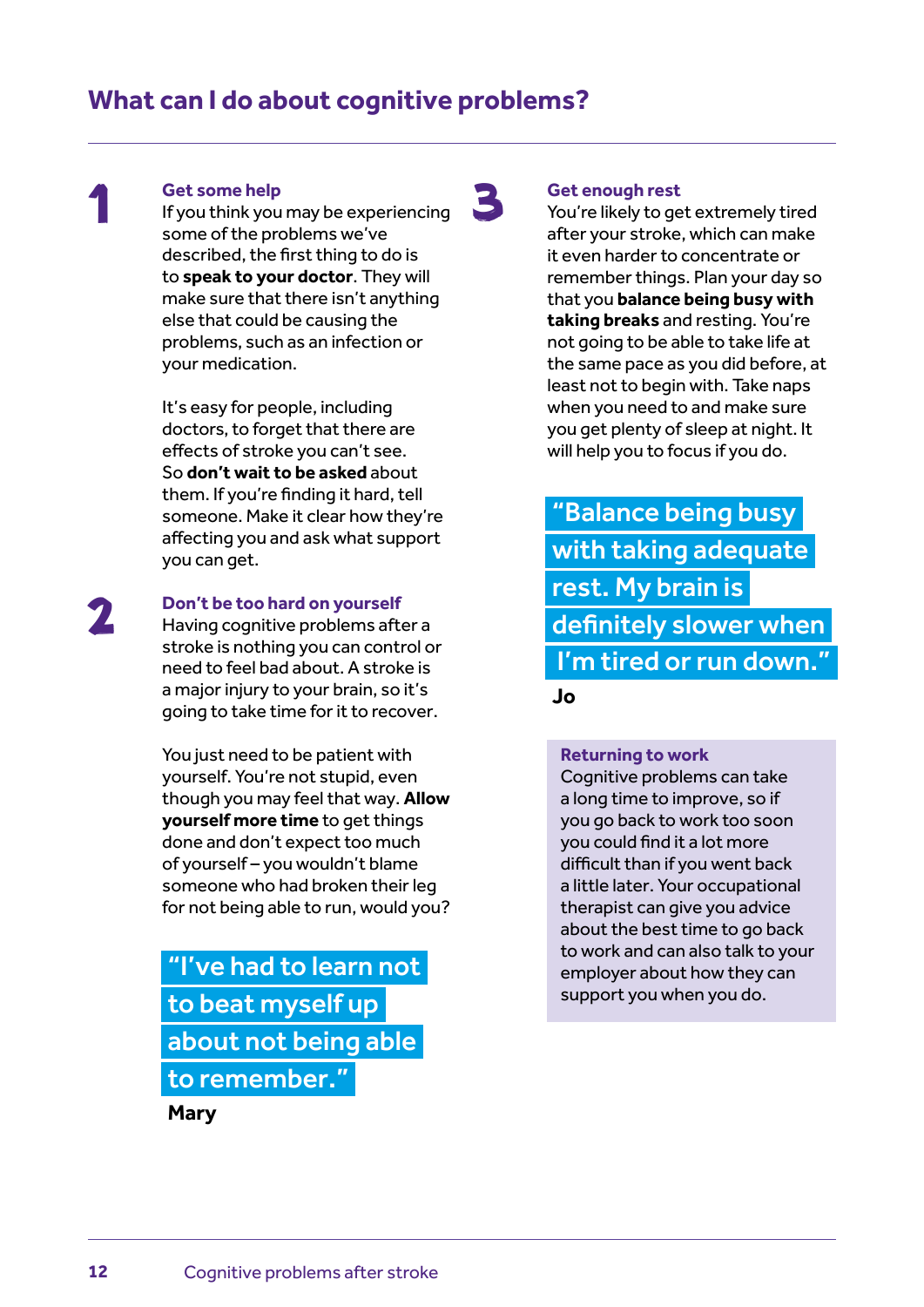# 3

4

**Look into aids and equipment**

There are aids and equipment that you may find helpful, especially for problems with memory. Your **occupational therapist** will be able to suggest some to you. There are also **Disabled Living Centres** all over the UK, where you can get advice on aids and equipment. Most of them have products on show, so that you can try them out before you buy them. You can also go to the **Disabled Living Foundation** for impartial advice about aids and equipment. See [page 19](#page-18-1) for details.

#### **Find ways to relax**

Your mind needs to rest just as much as your body. Even small things like going for a short walk, listening to music or having a quiet moment to yourself in another room can help to calm your mind. Some people find **mindfulness or meditation** really helpful. Relaxing can be difficult if you have a busy home life, but it's important that you find a way to rest your mind when you get tired or frustrated.

"One of the biggest things I learned was mindfulness meditation. It made a huge difference on calming my mind before using it." **Cath**

# 6

**Tell people what's going on** Cognitive problems are nothing to be embarrassed about, so **be up front with people** about them. We all feel awkward when we don't know what to do, so explaining to someone what they can do to help (speaking slowly or writing things down, for example) will make it easier on you both. It will also stop them getting offended if you don't remember something from your last conversation, or think that you're bored if you get distracted.

"Be open with people. I just tell people that I struggle with memory and making quick responses sometimes. I've never had a bad response."

**Jo**

7

**Talk to someone who understands** Cognitive problems can affect your confidence and how you feel about yourself. Talking about it can really help. Many people find **support groups** useful, because you can talk about problems with people who are going through the same thing.

These kinds of groups aren't for everyone, so if they're not for you, try talking to a friend or family member instead – whoever you feel comfortable confiding in when you're finding it tough.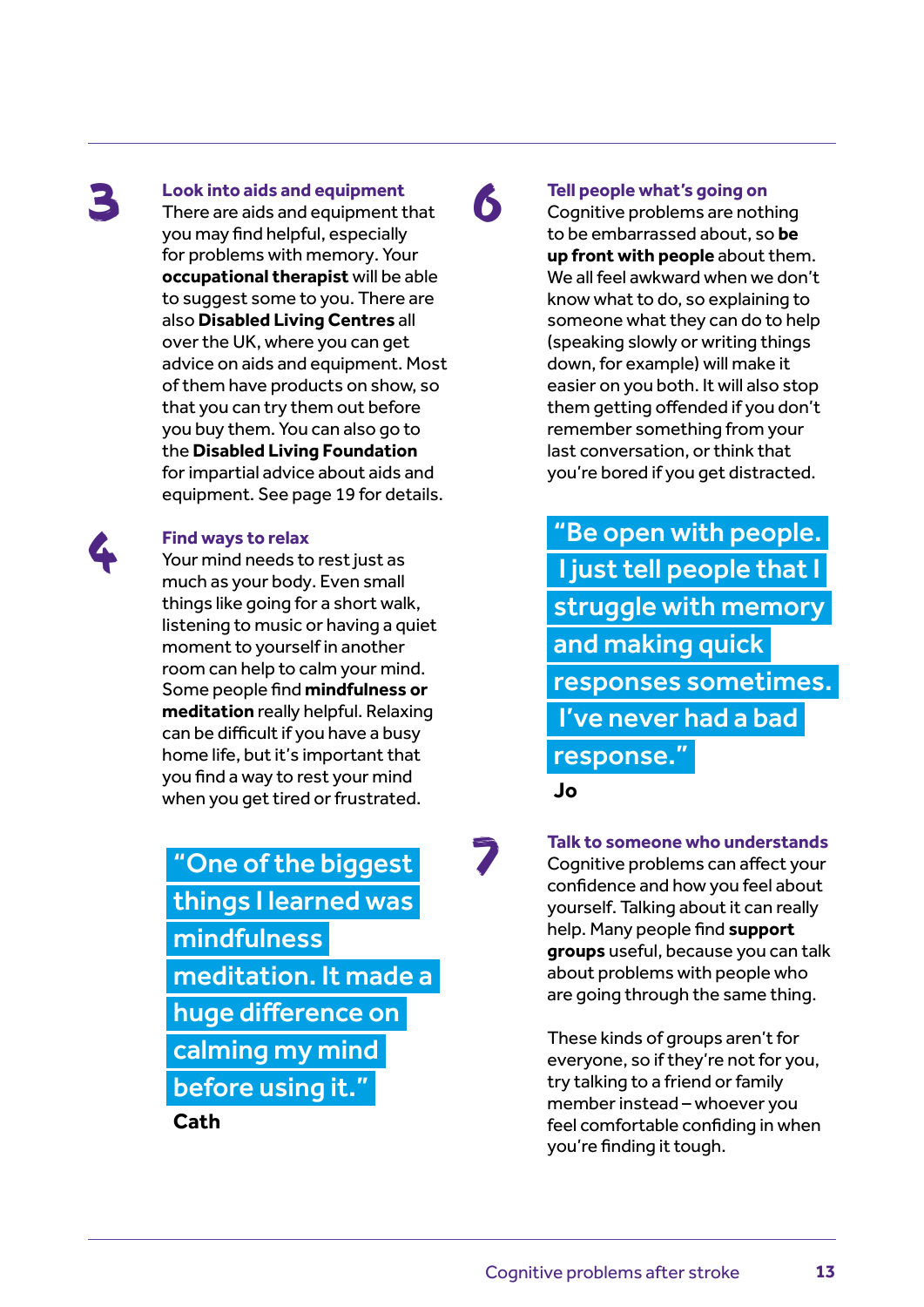# <span id="page-13-0"></span>**What can I do about my concentration?**

#### **Just do one thing at a time**

- **•** If you're making something to eat, don't try to use the phone at the same time. Even talking to someone in the same room can be tricky. Focus on completely finishing a task before moving on to another.
- **•** If someone's giving you information, ask them to keep it simple. If it helps, get them to write it down.

#### **Remove distractions**

- **•** If you need to concentrate on something, ask yourself if there's anything that may distract you. Turn off the TV and radio or move to a quiet room and ask other people in the house not to disturb you for a little while.
- **•** Try to remove clutter, so you won't have any visual distractions either. If you just keep the kettle, cups, teabags and sugar on the kitchen counter, this may help when you come to make a cup of tea.

#### **Make things easier for yourself**

- **•** It may help to write a 'to-do' list the night before and decide which tasks are the most important. That way, if you find yourself having a bad day, you'll know what to focus on and what can be left until another time.
- **•** When you're talking to people, try to repeat things that they tell you in your own words. This may help you to follow the conversation and feel confident that you've understood.

# "I watched EastEnders on TV to understand what the story was about. I chose that because there were no commercials or music half way through, both of which my brain couldn't cope with."

#### **Frances**

#### **Know your limits**

- **•** Remember that you're not going to be able to concentrate for long periods. So keep your activities to half an hour, or however long you can manage. If an activity is going to take longer than this, take a break and come back to it later. You'll probably be able to focus on it a lot better if you do.
- **•** If you know you're going to be doing something that requires concentration (if you're going to an appointment or expecting a visitor, for example) then plan to have a rest immediately before.
- **•** If you find it hard to follow a whole TV programme, think about what you're watching. News, sports, or cookery programmes will probably be easier to keep up with than dramas or documentaries, which rely on you watching the whole thing.

Phones can do all sorts these days. Even the most basic smartphones have alarms, calendars, address books and cameras that can help you keep notes and set up alerts and reminders.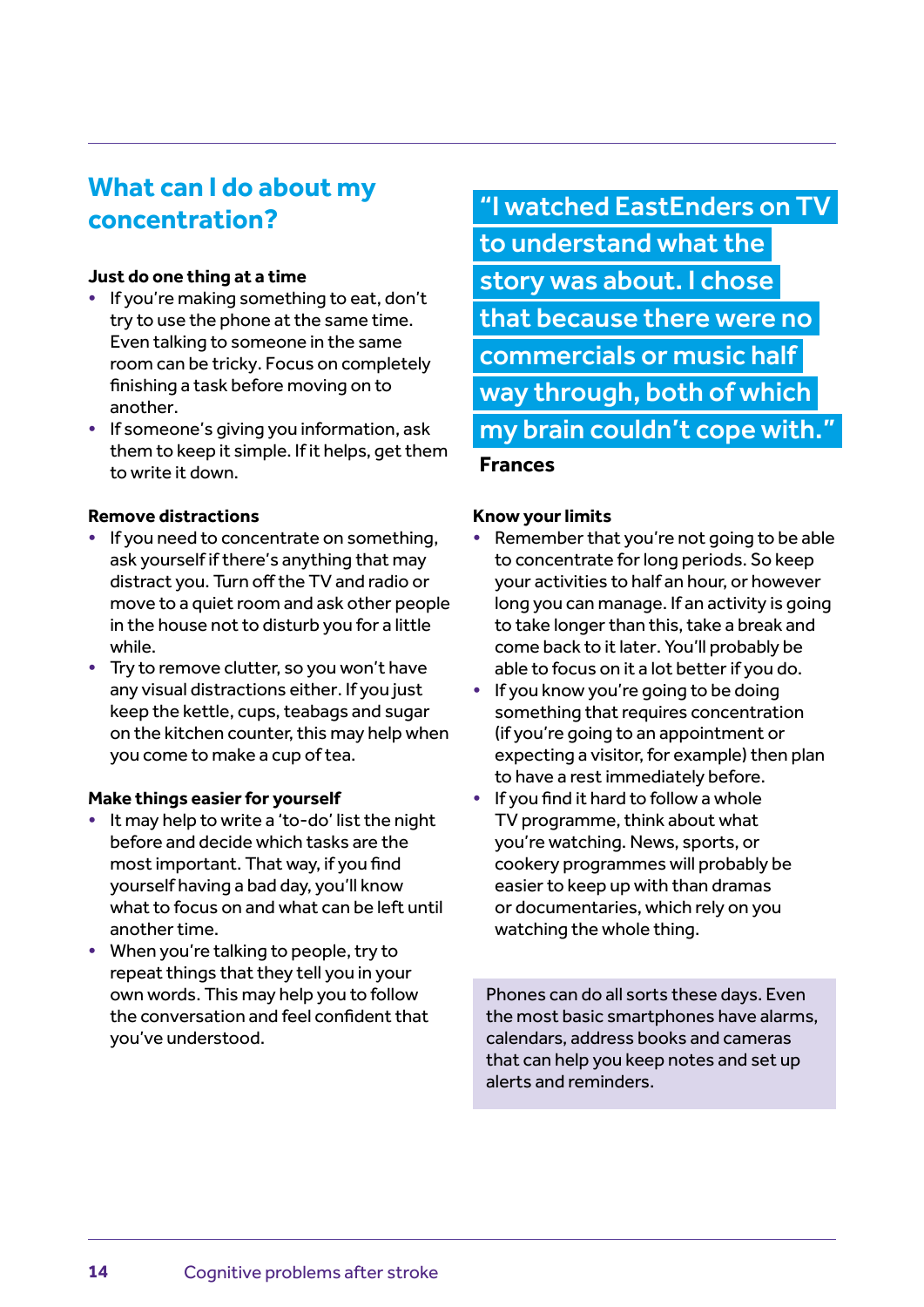# <span id="page-14-0"></span>**What can I do about my memory?**

#### **Write things down**

- **•** Use calendars or diaries to keep track of appointments and important dates. You can also use them to record things that happened that day.
- **•** Make a note of small tasks as you do them, so that you know if you've fed the cat or phoned someone.
- **•** Write short notes after you've spoken with someone. If you do this after a therapy session, doctor's appointment, or even a chat with a friend, you can go back and remind yourself of what you talked about the next time you see them.

#### **Use prompts**

- **•** Set your phone or a cooking timer to remind you when you need to take your medication.
- **•** Leave things like your keys or wallet near the front door, so that you'll see them when you go out.
- **•** Add pictures of people next to their details in your contact book, to help you remember who they are.
- **•** A pill or dosette box can help you to organise the medication you need to take each day, so you can easily see whether you've taken it or not. Most pharmacists will sort your medication into special packs for you now, so you know what you need to take each day.

"I carry a notepad and write down everything important I've done or been told so I don't forget."

#### **Elizabeth**

#### **Put reminders where you won't miss them**

- **•** Leave notes in noticeable places buy a pen that you can use to write on your bathroom mirror or set up a white board somewhere obvious.
- **•** You could put up signs in the kitchen to remind you to turn the cooker off, or one on the back of the door to remind you to lock it when you go out.

#### **Keep things in the same place**

**•** Labels on cupboards and drawers will help you know where things go. They don't have to be written labels, you could use pictures instead. It may help to keep your glasses on a chain around your neck, to stop you from losing them.

#### **If writing is difficult…**

- **•** You could make voice recordings, using a dictaphone or an app on your smartphone.
- **•** Or use pictures you can take photos on most phones these days.
- **•** If you find writing difficult, then ask people to help you. Ask them to write down the main points of your conversation for you, so that you can take it away to read over afterwards.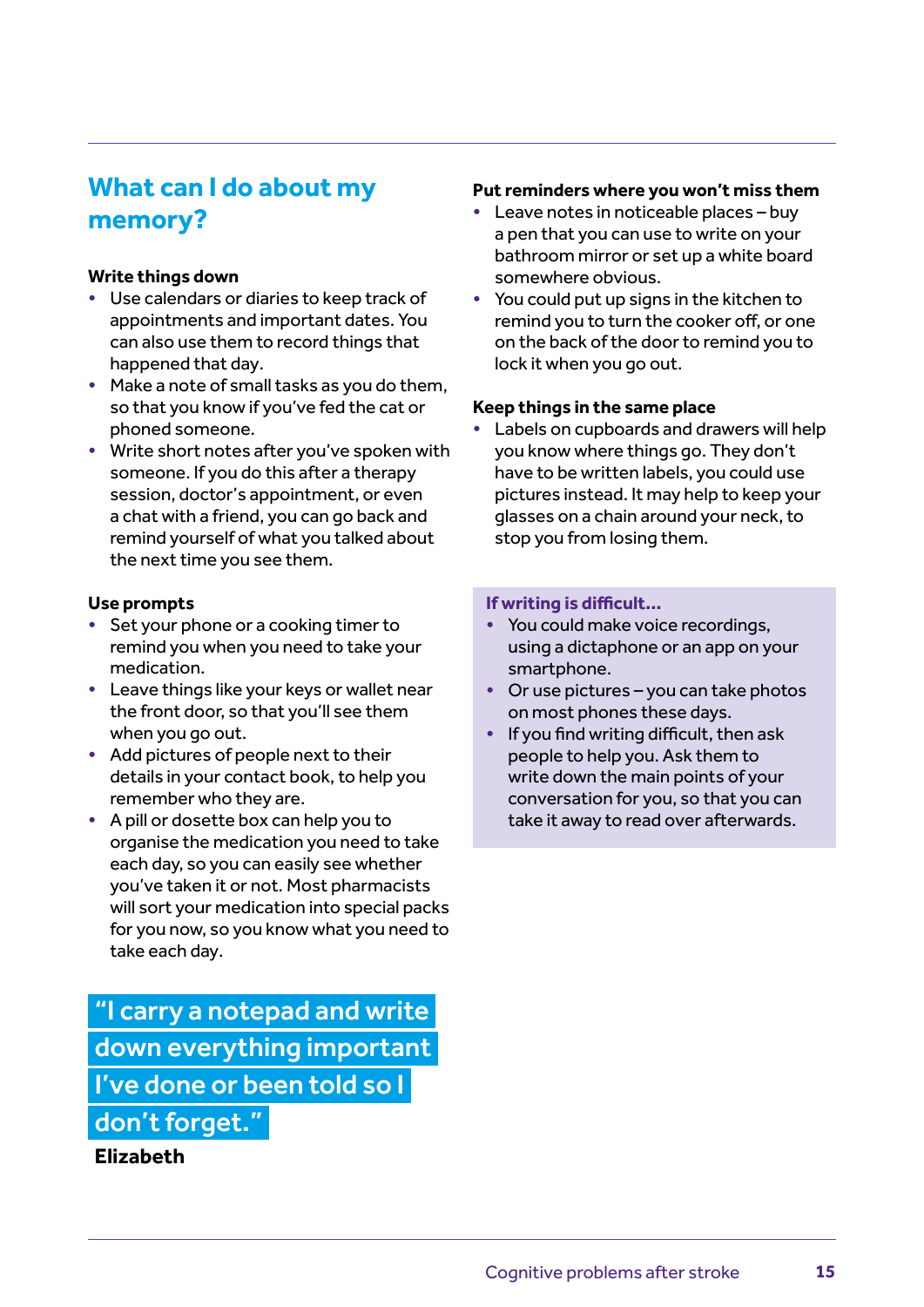#### **Plan your day**

- **•** Keep to a routine and do certain tasks, like taking your medication or locking your doors, at the same time every day.
- **•** Write a 'to do' list for the next day before you go to bed. That way you'll know what you have to do as soon as you get up. You could make it part of your routine to sit down with a member of your family or your carer and do this at the end of every day.
- **•** Tiredness and stress will make it more difficult for you to concentrate and take in information, which will mean you'll struggle to remember it later. So make sure you plan time to rest throughout the day as well.

#### **Try mental techniques**

- **•** Verbal prompts can help too. Some people use acronyms or sayings to help them remember things. One lady told us she thinks of "**SLAC**" when she leaves the house, so she knows she needs to **S**et the alarm, **L**ock the door **A**nd **C**lose the gate.
- **•** Or try using mental pictures, so if you need to remember an address, like Clifton Road, picture a road leading up to a cliff.
- **•** Focusing on a particular feature can help you remember people – so you may remember that your consultant is the doctor with a moustache rather than the one with the glasses.
- **•** Some people find repeating information can help them to remember it. So when you've been told something new, you could get someone to ask you a few seconds later if you remember it, and then again a few seconds after that, and so on. Once you've remembered it for a short period, it may be more likely to stick.

#### **Can memory games help?**

There are number of games and exercises (most of them computer-based), which aim to improve your memory. However, it's difficult to say for certain whether these really help.

Research has shown that some memory exercises can help people to improve, but they **need a therapist** to work through the tasks with you to make sure that you're doing them in the right way. Even then, the improvements people see don't tend to last very long and are difficult to apply to tasks that aren't part of the training.

Many people play memory games at home and do find them helpful. However, they **may not always be testing your memory** in the way that you think they are. When you're playing on your own, it's very easy to use guess work or trial and error to get to the correct answer, rather than your memory. It's something we all do and you probably won't realise that you're doing it. But that's why most experts would say you need a trained professional to work through memory exercises with you, to make sure you're doing them correctly.

"Leave extra time to do things, it might sound obvious but if you're in a hurry to get to an appointment the stress can make memory recall and communication worse."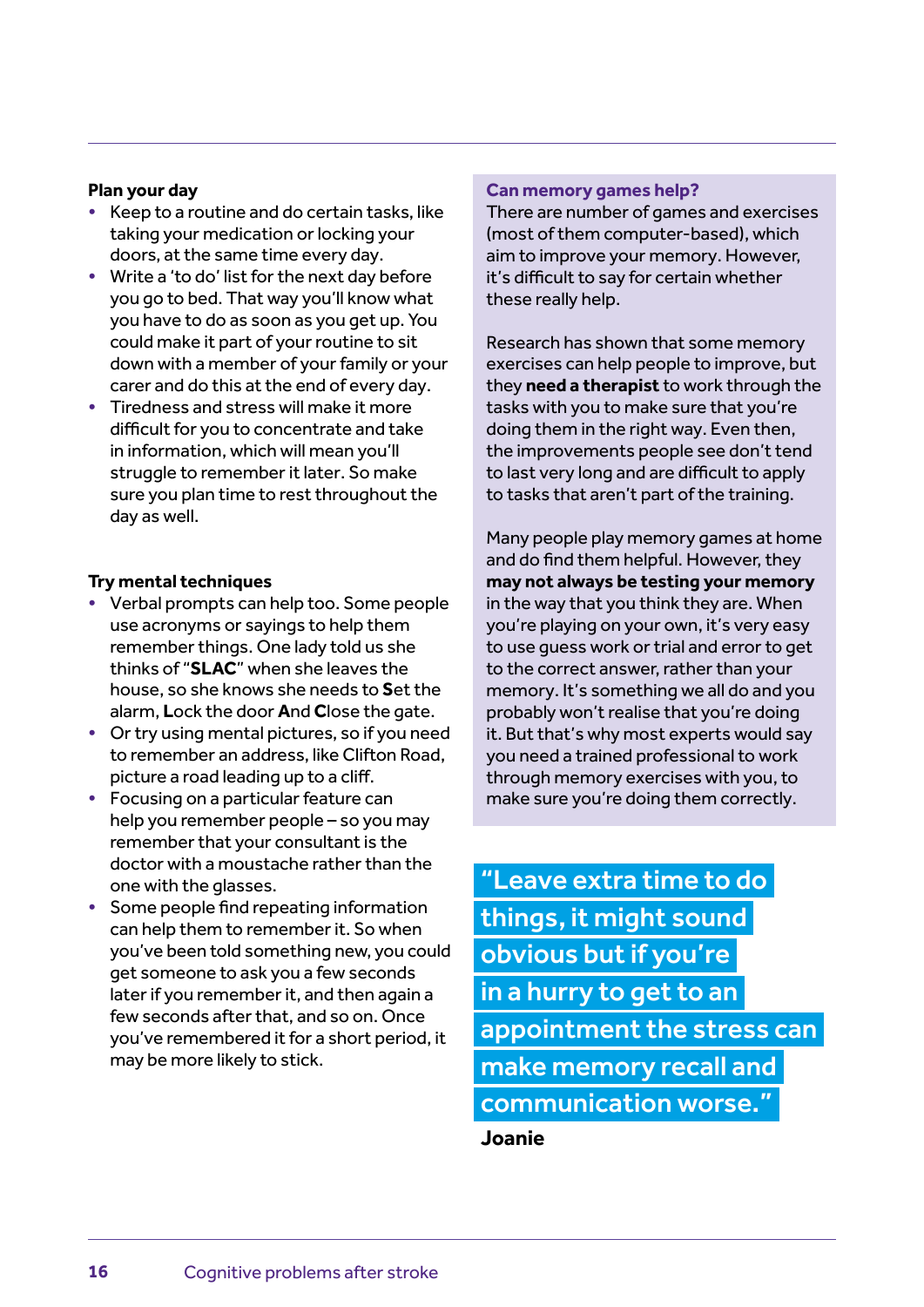# <span id="page-16-0"></span>**What can I do about my planning and problem-solving?**

#### **Practise, practise, practise**

- **•** Planning and problem-solving can be improved, but only with lots and lots of practice. Your occupational therapist or clinical neuropsychologist can help you decide what activities to focus on, as it will be different for everyone.
- **•** Once you've mastered one task, like making a sandwich, you'll move on to more difficult ones, like cooking a meal.

#### **Keep to a routine**

- **•** Dressing yourself in the same way every day will make it easier for you to relearn the steps and spot when you miss one.
- **•** Developing a weekly routine can also help – if you know that Tuesday is washing day or Wednesday is shopping day it will prompt you to do these things.

#### **Use prompts and reminders**

- **•** Write out instructions or checklists for you to follow when you do something.
- **•** Stick up notes around the house to remind you of things that you may not think of on your own, like brushing your teeth.
- **•** You could use brightly coloured stickers on the microwave or remote control to remind you which buttons to press.
- **•** Prompts don't have to be written use pictures or recordings instead. Some people make up songs or acronyms to help them remember how to do things .

#### **Talk it through**

- **•** It can help to talk through a task with someone before you do it, so that you can think of and sort all the steps in your head before you do it.
- **•** Also think about what could go wrong, so that you know what you need to do in case it happens.

"The best people to do things with are the kids. They don't judge and can break down the tasks because they are still learning themselves. I practised planning by baking fairy cakes."

**Cath**

# <span id="page-16-1"></span>**What can I do about other cognitive problems?**

Usually if you have problems like neglect, apraxia or agnosia they will be picked up by your doctors or therapists whilst you're in hospital or by your community team when you're back at home.

If they haven't been, and you start to notice that you may be having problems, then **go back to your doctor** to get them properly diagnosed and assessed.

If these problems are making day-to-day life difficult for you, then you need to be referred to an occupational therapist. They will work with you to find ways to help you cope with them. They will also be able to suggest aids and equipment that can help you.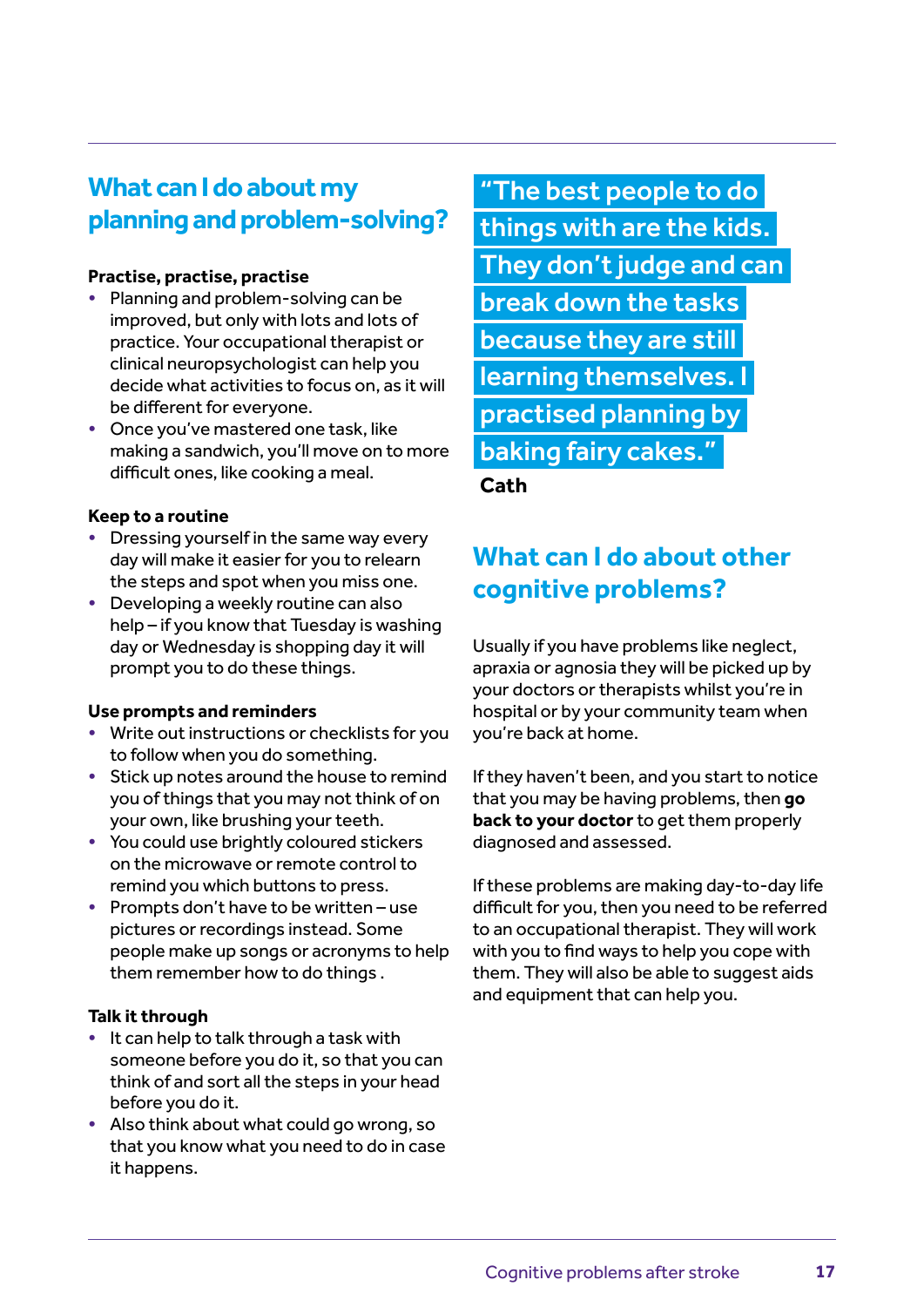<span id="page-17-0"></span>If you're concerned about cognitive problems, then you need to speak to your **doctor** or your **occupational therapist**.

### <span id="page-17-1"></span>**How we can help**

Our **Stroke Helpline** can give you information and support on any issue you or your family may be facing after stroke. Whatever the problem, we're here to help.

We have **coordinators** in some areas of the UK, who can meet with you and your family and give you information, practical advice and emotional support. We also run **stroke groups** across the UK. Even if we don't run one in your area, we can tell you about others that do.

Our online tool **EquipStroke** can help you find aids or equipment that could help you with cognitive problems. Take a look at **[stroke.org.uk/equip-stroke](http://www.stroke.org.uk/equip-stroke)**

Or you can talk to other people affected by stroke on our online forum TalkStroke or on our Facebook page. Visit **[stroke.org.uk/talkstroke](http://www.stroke.org.uk/talkstroke)** or **[facebook.com/TheStrokeAssociation](http://www.facebook.com/thestrokeassociation)**

To find out how we can help, just get in touch:

- **•** call our Stroke Helpline on **0303 3033 100**
- **•** email **[info@stroke.org.uk](mailto:info%40stroke.org.uk?subject=)**
- **•** visit **[stroke.org.uk](http://www.stroke.org.uk)**
- **•** write to us at Stroke Information Service, Life After Stroke Centre, Church Lane, Bromsgrove, Worcestershire B61 8RA.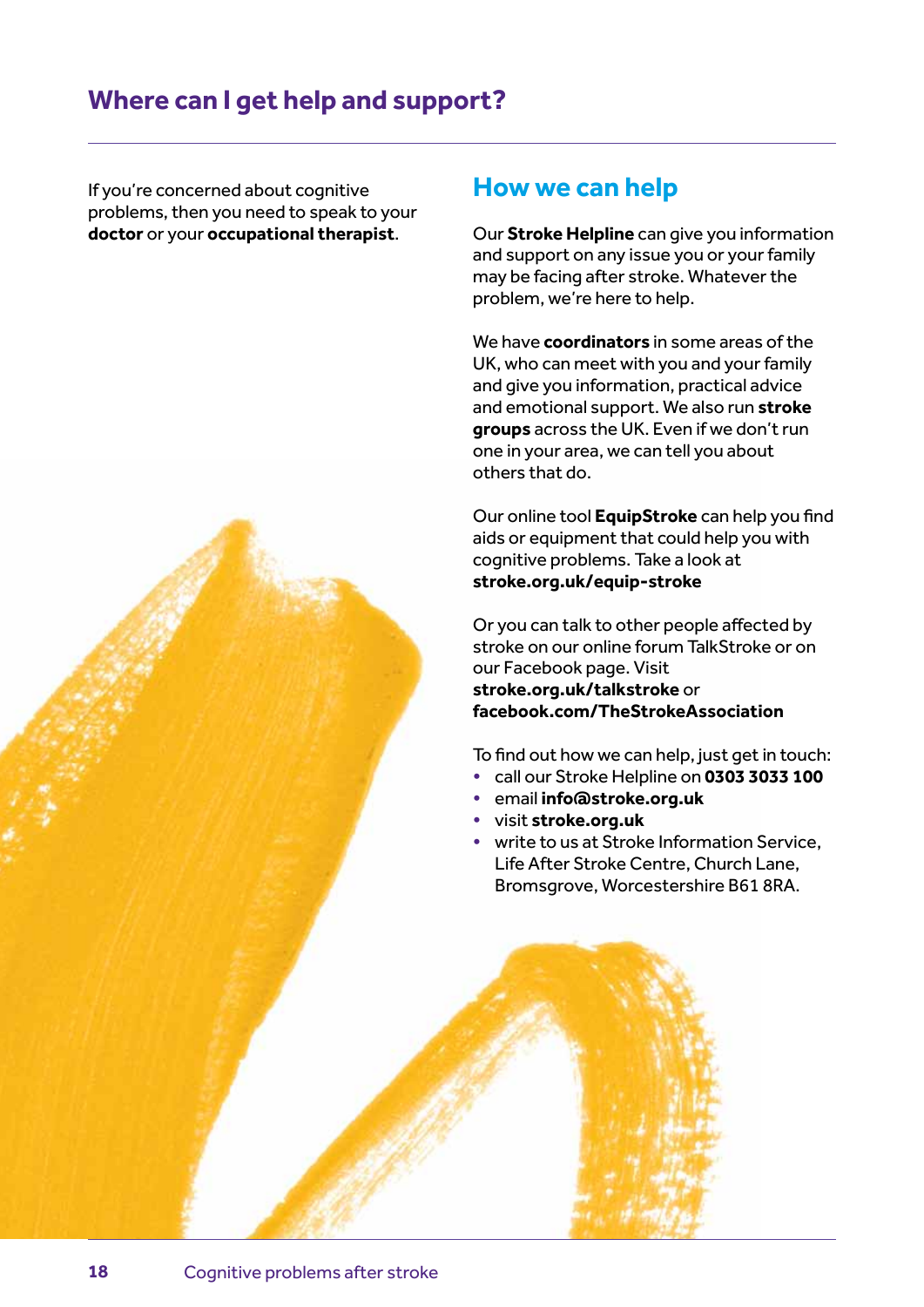# <span id="page-18-1"></span><span id="page-18-0"></span>**Other organisations that can help**

Below are some other organisations in the UK that may be able to help. Contact our Stroke Helpline if you'd like to know about others in your area.

**Headway** is a charity for people who have had a brain injury. They can provide lots of information, advice and support about cognitive problems.

**Website:** [www.headway.org.uk](http://www.headway.org.uk) **Helpline:** 0808 800 2244 (Mon–Fri, 9am–5pm) **Email:** [helpline@headway.org.uk](mailto:helpline%40headway.org.uk?subject=)

The **Disabled Living Foundation** can give you impartial advice and information to help you live independently with cognitive problems. They don't sell aids and equipment but they can suggest where to buy them from. They also have a factsheet on memory problems and aids that can help.

**Website:** [www.dlf.org.uk](http://www.dlf.org.uk) **Helpline:** 0300 999 0004 (Mon–Fri, 10am–4pm) **Email:** [helpline@dlf.org.uk](mailto:helpline%40dlf.org.uk?subject=)

The **Alzheimer's Society** can provide information about dementia and living with memory problems.

**Website:** [www.alzheimers.org.uk](http://www.alzheimers.org.uk) **National dementia helpline:** 0300 222 1122 (Mon–Wed 9am–8pm, Thu–Fri 9am–5pm, Sat–Sun 10am–4pm) **Email:** [enquiries@alzheimers.org.uk](mailto:enquiries%40alzheimers.org.uk?subject=)

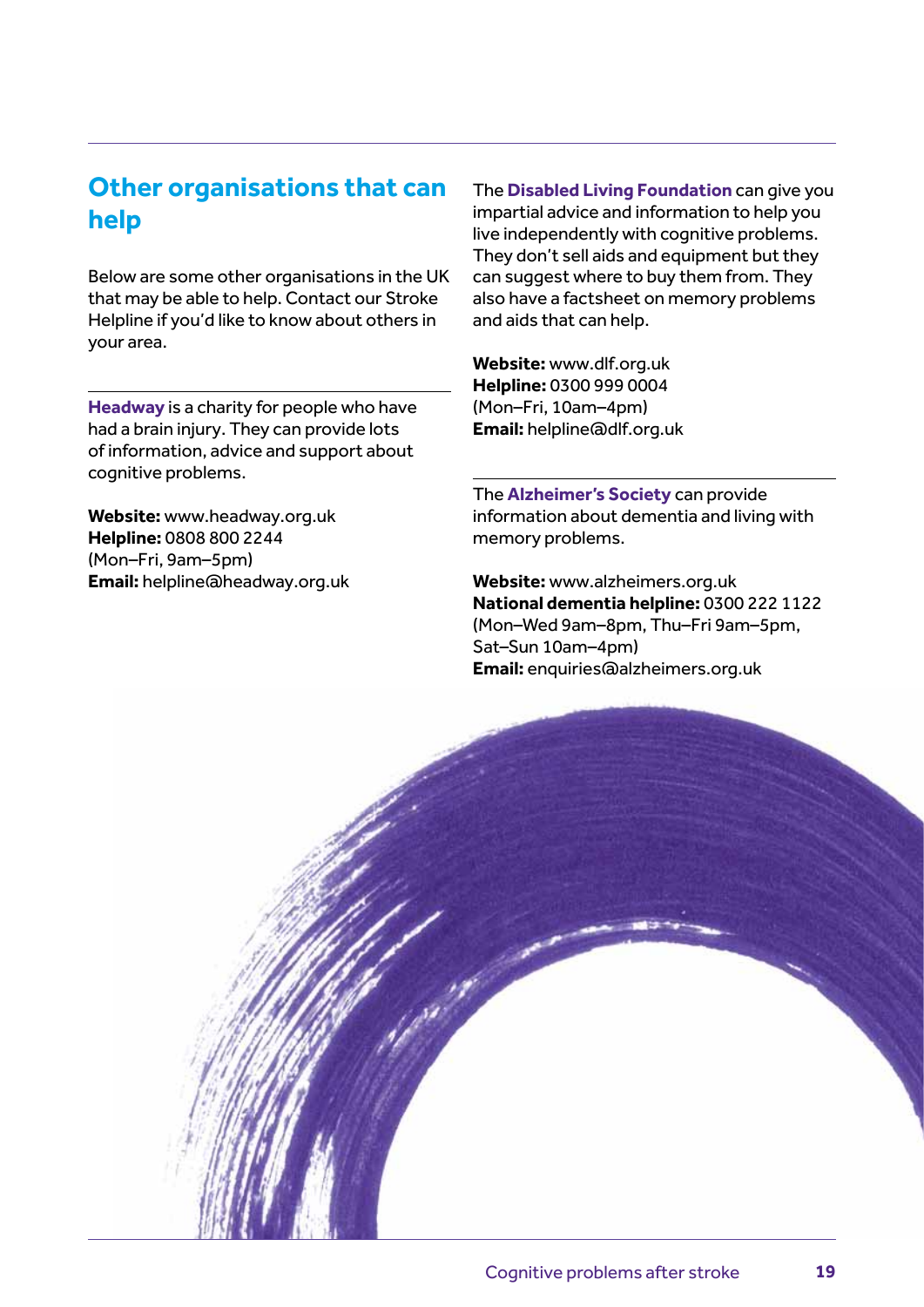# <span id="page-19-0"></span>**Tips for family and friends**



It can be difficult to know how to help someone with cognitive problems, so here are some tips to help you.



#### **Be patient**

None of us like to repeat ourselves or feel that we're not being listened to. But you need to remember this isn't something a stroke survivor can control very easily. So let your friend or family member **do things in their own time**. If there's something that's frustrating you, explain the problem calmly and focus on what you can both do to make it better.



#### **Don't make things too complicated**

If your friend or family member is finding it hard to concentrate or remember things, then you need to help them by giving information in the right way:

- **•** break tasks down into individual steps
- **•** give **simple instructions, one at a time**, rather than a list of things to do
- **• get to the point** don't expect them to keep up with a twentyminute update about your day. Just start with the headlines.

#### **Be encouraging**

Practise exercises with your friend or family member and think of ways to make them fun. Cooking a meal can be a good way to practise planning and problem-solving, for example. If progress is slow it can be easy to think that things will never get better, so help them by **celebrating all their successes**, however small.



#### **Don't do everything for them**

It's normal to want to do as much as possible for someone you love, but it will be better for your friend or family member, if you **help them to do things on their own** rather than do it all for them. So if they ask you what day it is, suggest they look at the paper to find out. Removing clutter and just putting out the things they need may help them to do things on their own – so if you lay their clothes out, they may be able to dress themselves, or make a sandwich if you've put everything they need to do it in a clear space.



#### **Help them get support**

Cognitive problems are often missed by doctors and sometimes it can be difficult to get them taken seriously. However, you need to trust that you know your family member or friend better than they do, so don't be afraid to **keep pushing to get the support you need**. If you don't think you're getting the right support from your doctor or stroke team, then call our Stroke Helpline.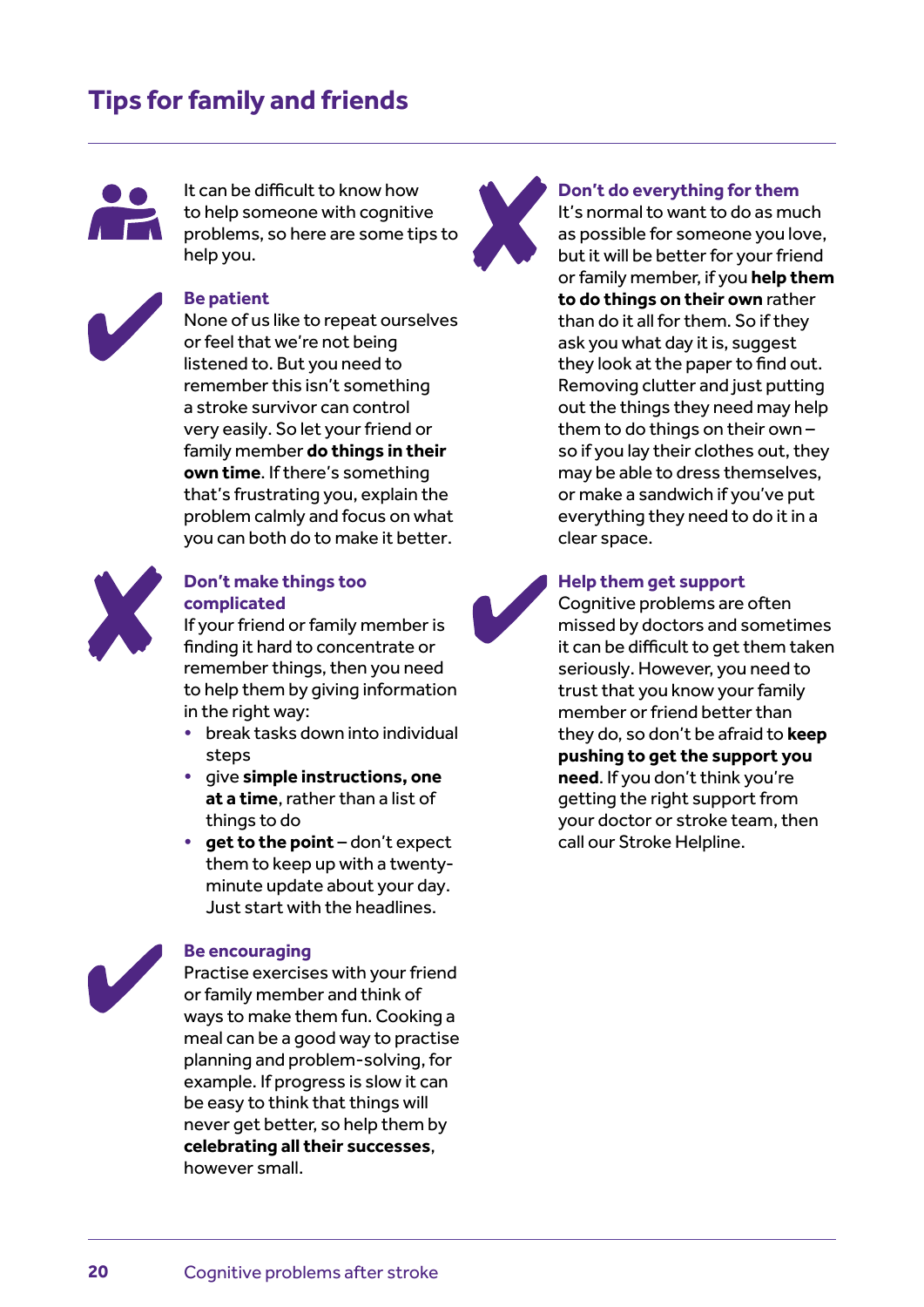## **About our information**

# **We want to provide the best information for people affected by stroke.**

That's why we ask stroke survivors and their families, as well as medical experts, to help us put our publications together.

# **How did we do?**

To tell us what you think of this guide, or to request a list of the sources we used to create it, email us at **[feedback@stroke.org.uk](mailto:feedback%40stroke.org.uk?subject=)**